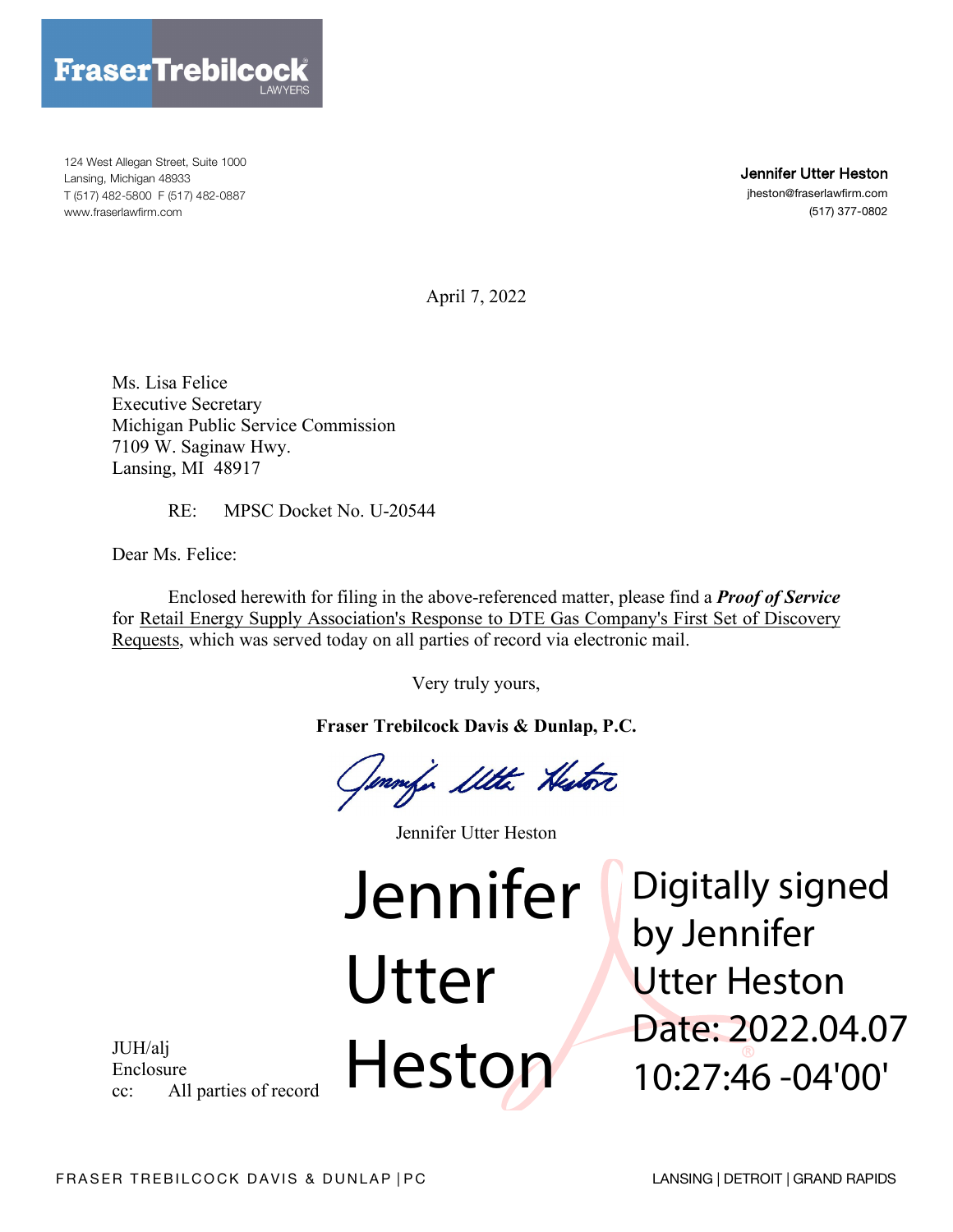#### STATE OF MICHIGAN

#### BEFORE THE MICHIGAN PUBLIC SERVICE COMMISSION

In the matter of the Application of ) **DTE GAS COMPANY** (asset No. U-20544) for reconciliation of its gas recovery plan )  $(Case No. U-20543)$  for the 12 months  $)$ ended March 31, 2021. )  $\hspace{.5em}$   $\hspace{.5em}$   $\hspace{.5em}$   $\hspace{.5em}$   $\hspace{.5em}$   $\hspace{.5em}$   $\hspace{.5em}$   $\hspace{.5em}$   $\hspace{.5em}$   $\hspace{.5em}$   $\hspace{.5em}$   $\hspace{.5em}$   $\hspace{.5em}$   $\hspace{.5em}$   $\hspace{.5em}$   $\hspace{.5em}$   $\hspace{.5em}$   $\hspace{.5em}$   $\hspace{.5em}$   $\hspace{.5em}$ 

#### **CERTIFICATE OF SERVICE**

A. Louise Johnson hereby certifies that, on the 7th day of April 2022, she served *Retail Energy Supply Association's Response to DTE Gas Company's First Set of Discovery Requests* in the above

docket on the persons identified on the attached service list by electronic mail.

*/s/ A. Louise Johnson*

A. Louise Johnson

A. Louise Johnson

Digitally signed by A. Louise Johnson Date: 2022.04.07 10:32:46 -04'00'